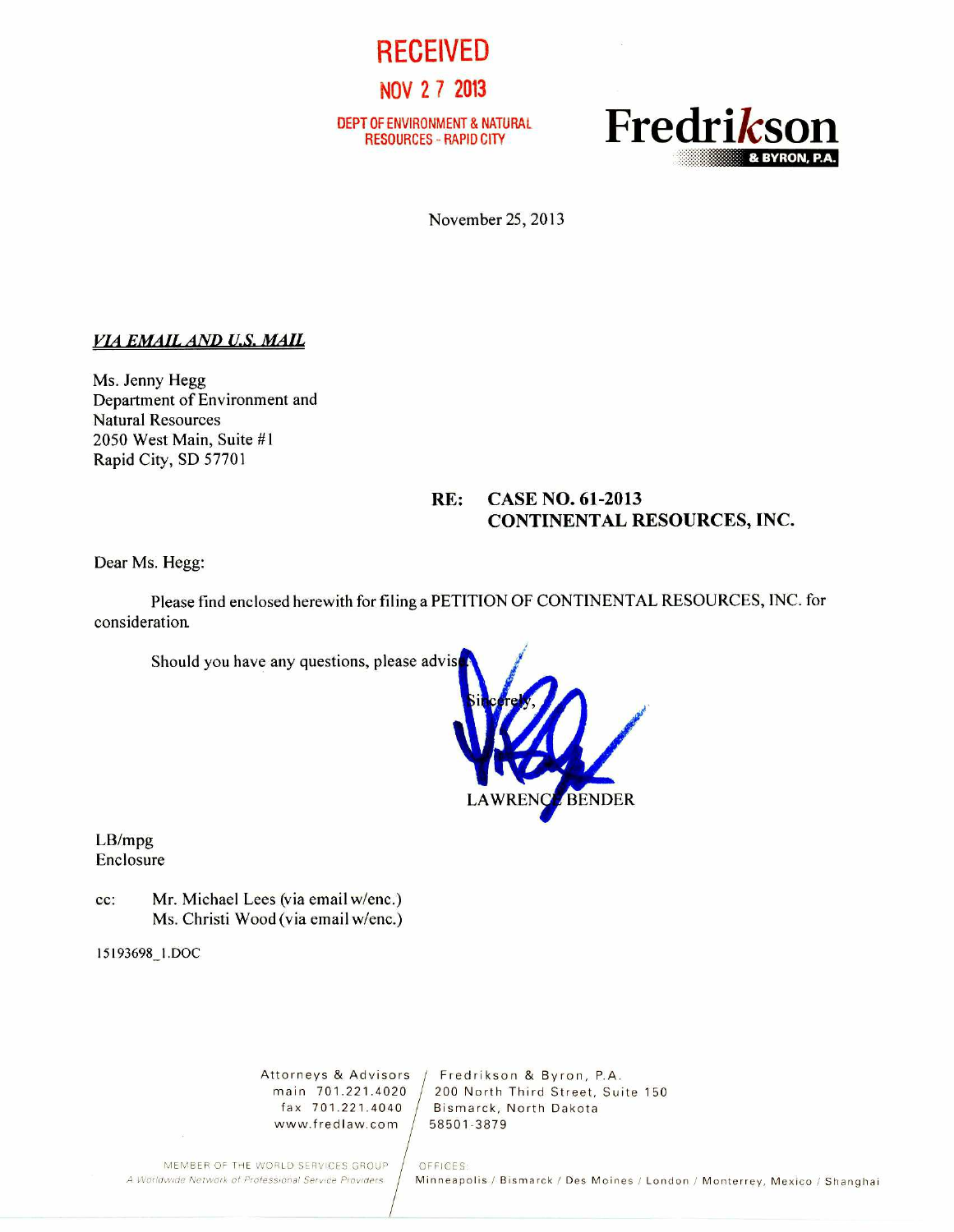# **RECEIVED**

**NOV 2 7 2013** 

## **STATE OF SOUTH DAKOTA DEPT OF ENVIRONMENT & NATURAL DEPARTMENT OF ENVIRONMENT AND NATURAL RESOURCES - RAPID CITY BOARD OF MINERALS AND ENVIRONMENT**

**CASE NO. 61-2013** 

**IN THE MATTER OF THE PETITION OF CONTINENTAL RESOURCES, INC. FOR AN ORDER OF THE BOARD AUTHORIZING THE RECOVERY OF RISK COMPENSATION FROM CERTAIN NON-PARTICIPATING OWNERS, FOR THE DRILLING AND OPERATING OF THE MITCHELL 31-16H WELL LOCATED IN A SPACING UNIT DESCRIBED AS SECTIONS 16 AND 21, TOWNSHIP 22 NORTH, RANGE 3 EAST, TABLE MOUNTAIN FIELD, HARDING COUNTY, SOUTH DAKOTA, PURSUANT TO ARSD CHAPTER 74:12:10, AND FOR OTHER RELIEF AS THE BOARD DEEMS APPROPRIATE.** 

## **PETITION OF CONTINENTAL RESOURCES, INC.**

Continental Resources, Inc. ("Continental") and for its Petition, states and alleges as

follows:

1.

That Continental is an owner of an interest in the oil and gas leasehold estate in Sections

16 and 21, Township 22 North, Range 3 East, Harding County, South Dakota ("Sections 16 and

21").

2.

Order No. 4-2013, dated March 19, 2013, established Sections 16 and 21 as a 1280-acre

spacing unit in the Table Mountain Field, and authorized the issuance of a permit for the drilling of a horizontal well within the spacing unit.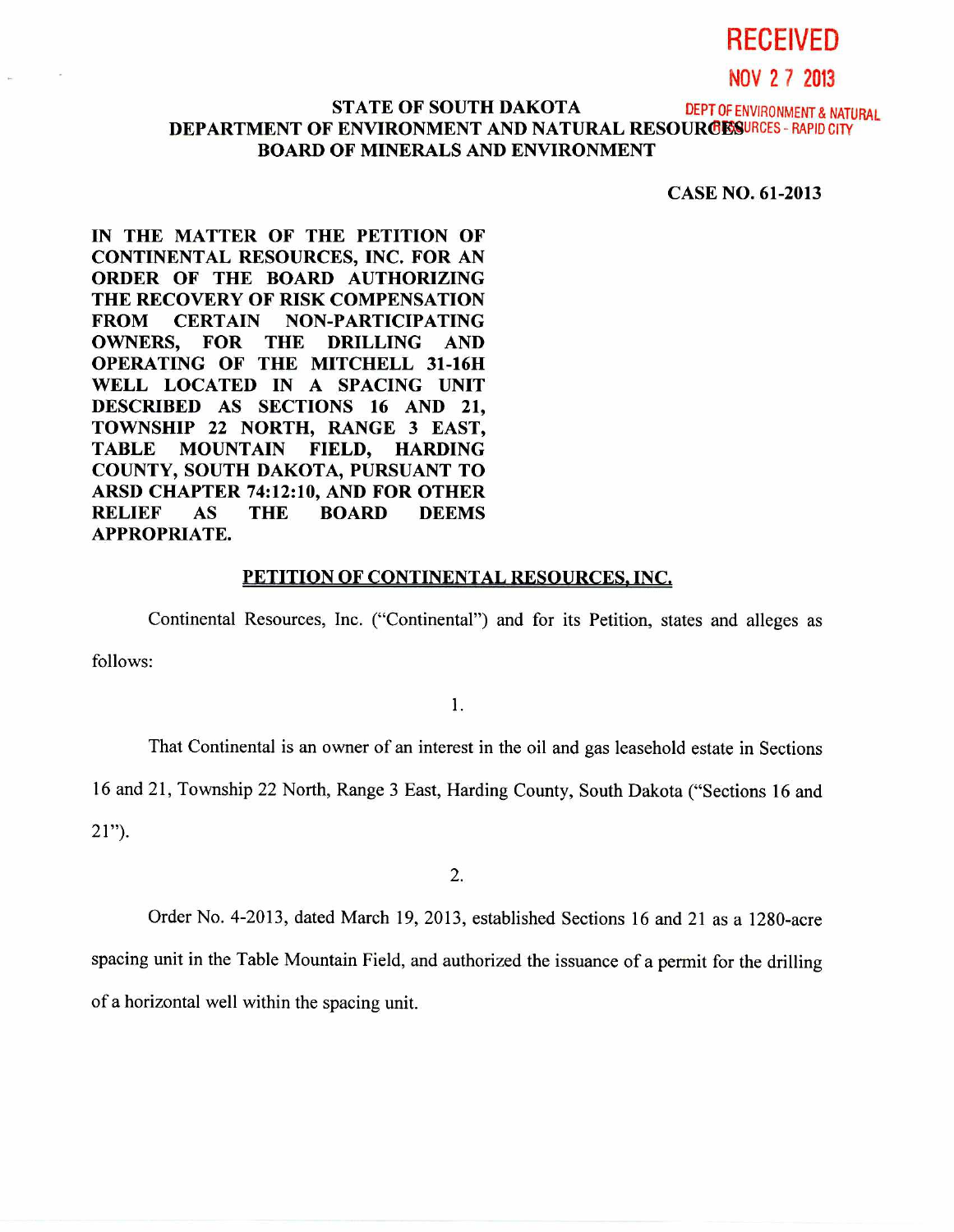That Sections 16 and 21 constitute the spacing unit for the Mitchell 31-16H well in the Table Mountain Field.

4.

The Department of Environment and Natural Resources issued a permit to drill the Mitchell 31-16H well as a horizontal well on June 26, 2013. Drilling of the Mitchell 31-16H well commenced on August 3, 2013.

5.

Order No. 20-2013, dated August 19, 2013, pooled all interests in the spacing unit for the Table Mountain Field described as Sections 16 and 21, designated Continental as the operator of the Mitchell 31-16H well, and recognized Continental's right to submit further application to the Board requesting recovery of risk compensation from any non-participating owners as provided for by SDCL Ch. 45-9 and ARSD Ch. 74:12:10.

6.

The Mitchell 31-16H was completed on or about October 22, 2013.

7.

That ARSD Chapter 74:12:10:01 provides for the recovery of risk compensation from any owner who elects not to participate in the risk and cost of drilling and operating a well in an established spacing unit.

8.

That ARSD Chapter 74:12:10:02 provides if the nonparticipating owner's interest in the spacing unit is derived from a lease or other contract for development, the risk compensation is two-hundred percent of the nonparticipating owner's share of the reasonable actual costs of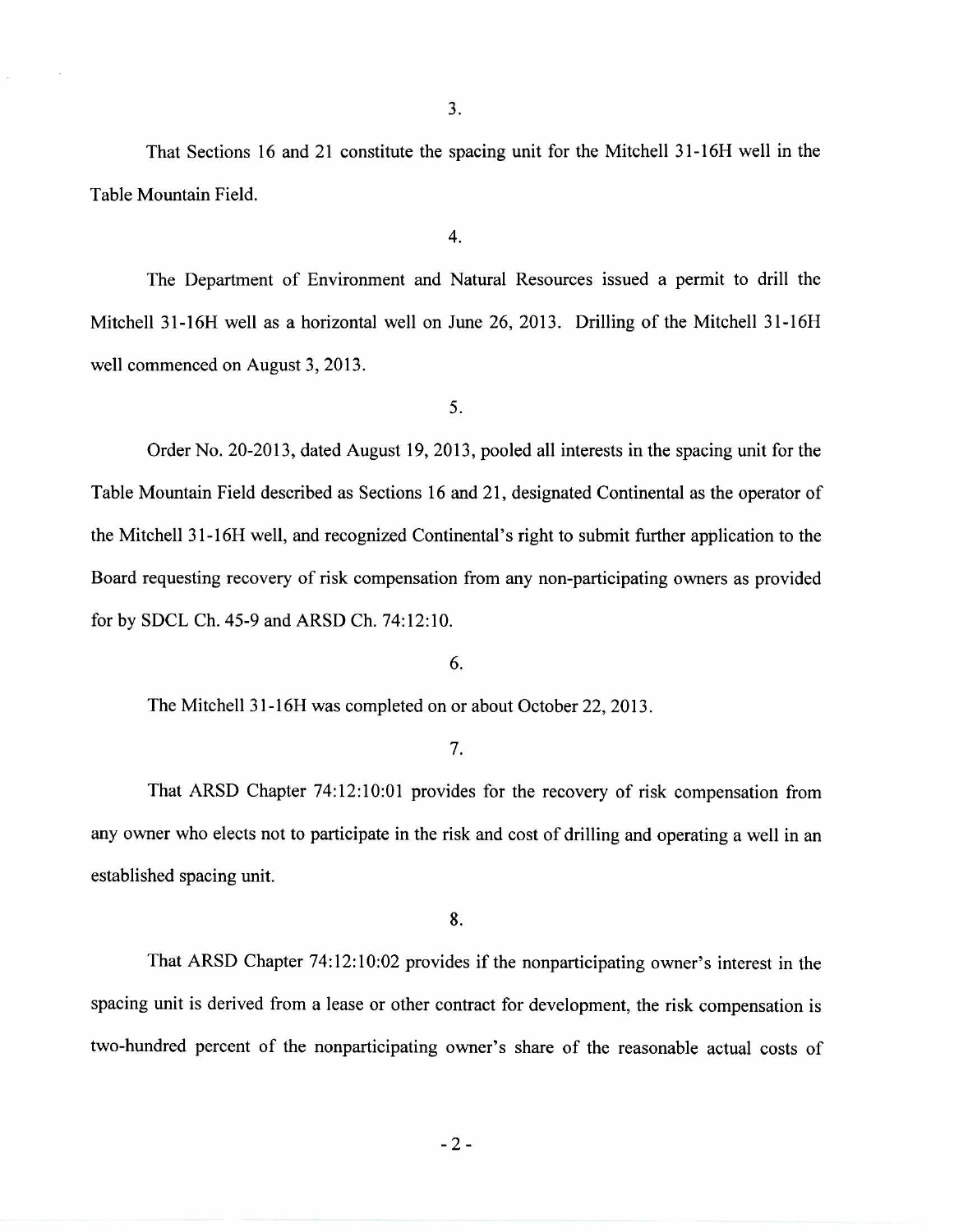drilling, reworking, side-tracking, deepening, plugging back, testing, completing and recompleting the well and the costs of newly acquired equipment in the well including the wellhead connection.

9.

That ARSD Chapter 74:12:10:03 provides if the nonparticipating owner's interest in the spacing unit is not subject to a lease or other contract for development, the risk compensation is one-hundred percent of the nonparticipating owner's share of the reasonable actual costs of drilling, reworking, side-tracking, deepening, plugging back, testing, completing and recompleting the well and the costs of newly acquired equipment in the well including the wellhead connection.

#### 10.

That the following owners have elected not to participate in the drilling and operating of the Mitchell 31-16H well:

(a) Fairway Resources, Inc.; and

(b) ConocoPhillips Company.

#### 11.

That the interests of the above-referenced owners are leasehold.

12.

That a well proposal was forwarded to the above-referenced owners and said owners failed or refused to respond to the same, or elected not to participate.

13.

That the Mitchell 31-16H well was spud on or about August 3, 2013.